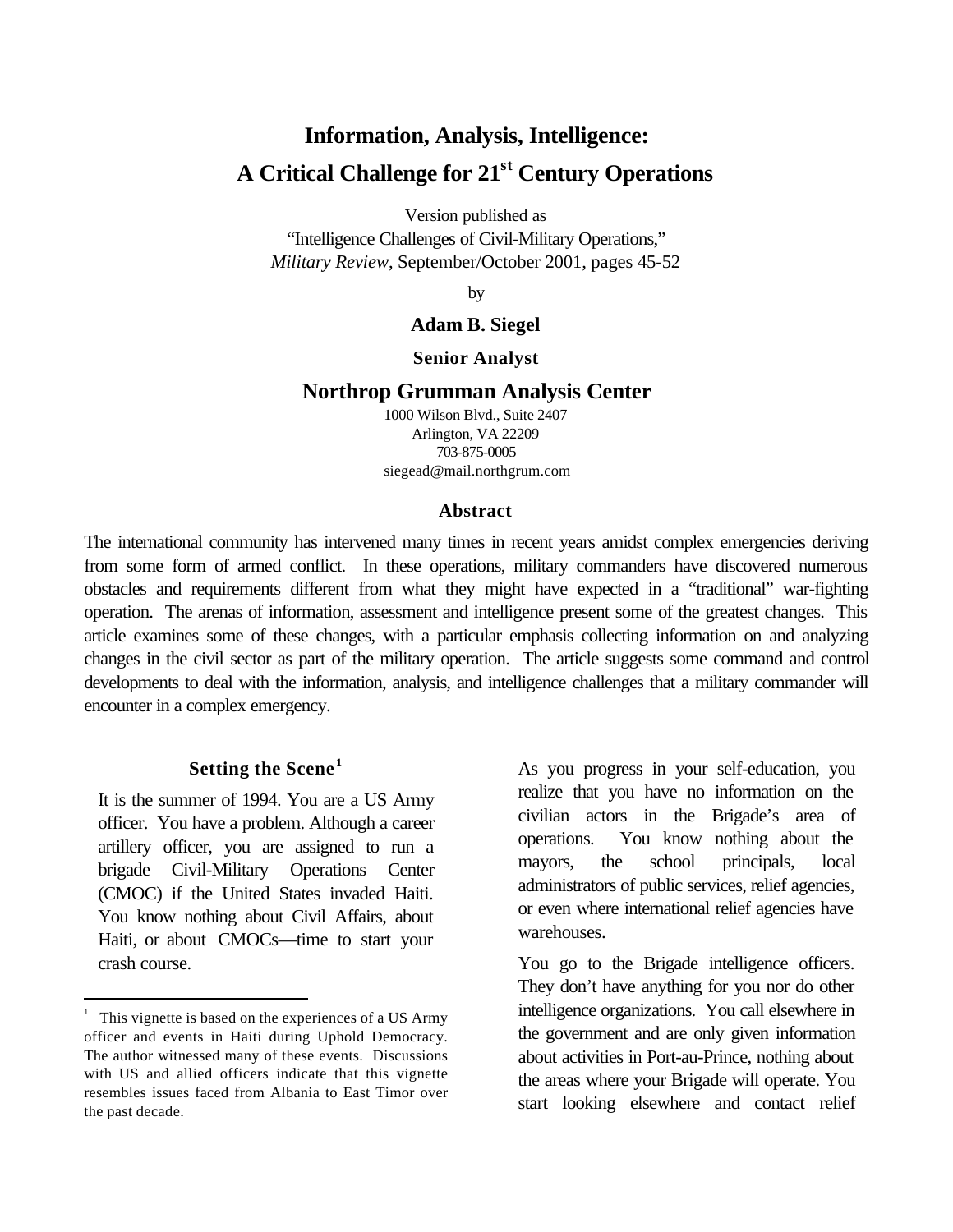organizations. They give you phone numbers for relief workers in Haiti. You start to call them. Someone from the Brigade intelligence staff tells you to stop — you're threatening operational security.

The intervention begins. Your brigade deploys to Haiti. You have essentially no information about the judges, principals, criminals, and so on in the civilian society. Time to start another crash course.

Several days after arrival in Haiti, a US Army gate guard arrests a Haitian for trying to sell marijuana to soldiers. It isn't until after the Haitian is on an Army helicopter en route to Port-au-Prince that you learn of this. You ask the question: does anyone even know whether this is illegal in Haiti? After all, to that time no one has been able to provide you an Englishlanguage version of the Haitian law code. $2$ 

This has been the reality of all too many officers' experiences with intelligence support in the 1990s. If they need to know something about enemy capabilities or need a satellite photo, the support is there. If they need to better understand the civil sector within which the force will be operating, it may not be.

### **Introduction**

Over the past decade, international military forces have been ordered to intervene amidst complex emergencies, situations combining conflict with substantial humanitarian suffering. Whether by "blue-helmet" UN forces (such as Cambodia, Namibia, Bosnia 1992–1995) or multinational coalitions under some form of UN mandate (Somalia 1992–1993; Haiti 1994–1995; Bosnia, 1995—on; and, Kosovo, 1999—on), these operations have presented military commanders a

 $\overline{a}$ 

set of challenges different from those likely in a "traditional" war-fighting operation.

In this vein, the information, analysis, and intelligence challenges are similar to many of the other issues faced by militaries around the world as they grapple with the reality and difficulties of "inter-agency" and "inter-organizational" operations.

Unlike the multinational forces that drove Saddam Hussein out of Kuwait in spring 1991, the majority of recent international military operations have been predicated on a civil-military partnership as key to a successful outcome. In these operations, as well, the civil-military "team" has had to be concerned with problems other than the size, capabilities, and intentions of "enemy" combat forces, but have also had to track numerous issues in the civilian sector.

In essence, three fundamental intelligence challenges exist in peace-support operations that might not have been expected in a NATO-Warsaw Pact confrontation or some other "traditional" warfighting operation:

- 1. *Civil-Sector Issues*: Unlike warfare, developments in the civil sector are critical for the development of the military operation.
- 2. *New Partners and Sources*: A military force will not work in isolation from other elements of a "civil-military" intervention. In addition, the intelligence community cannot work in isolation from other elements of the force.
- 3. *Numerous Partners and Sources*: In addition to a qualitative change, a quantitative change exists. Intelligence managers have to be concerned with many more issues, organizations, and sources than emerge in a conventional war context.

The concept that these types of operations create new demands on the intelligence staff does not originate here, although perhaps this article conceives of these new demands in a different

 $2$  It turned out the attempted marijuana sale was illegal. A bilingual, English-Creole version of the Haitian law code was on sale in bookstores in Haiti.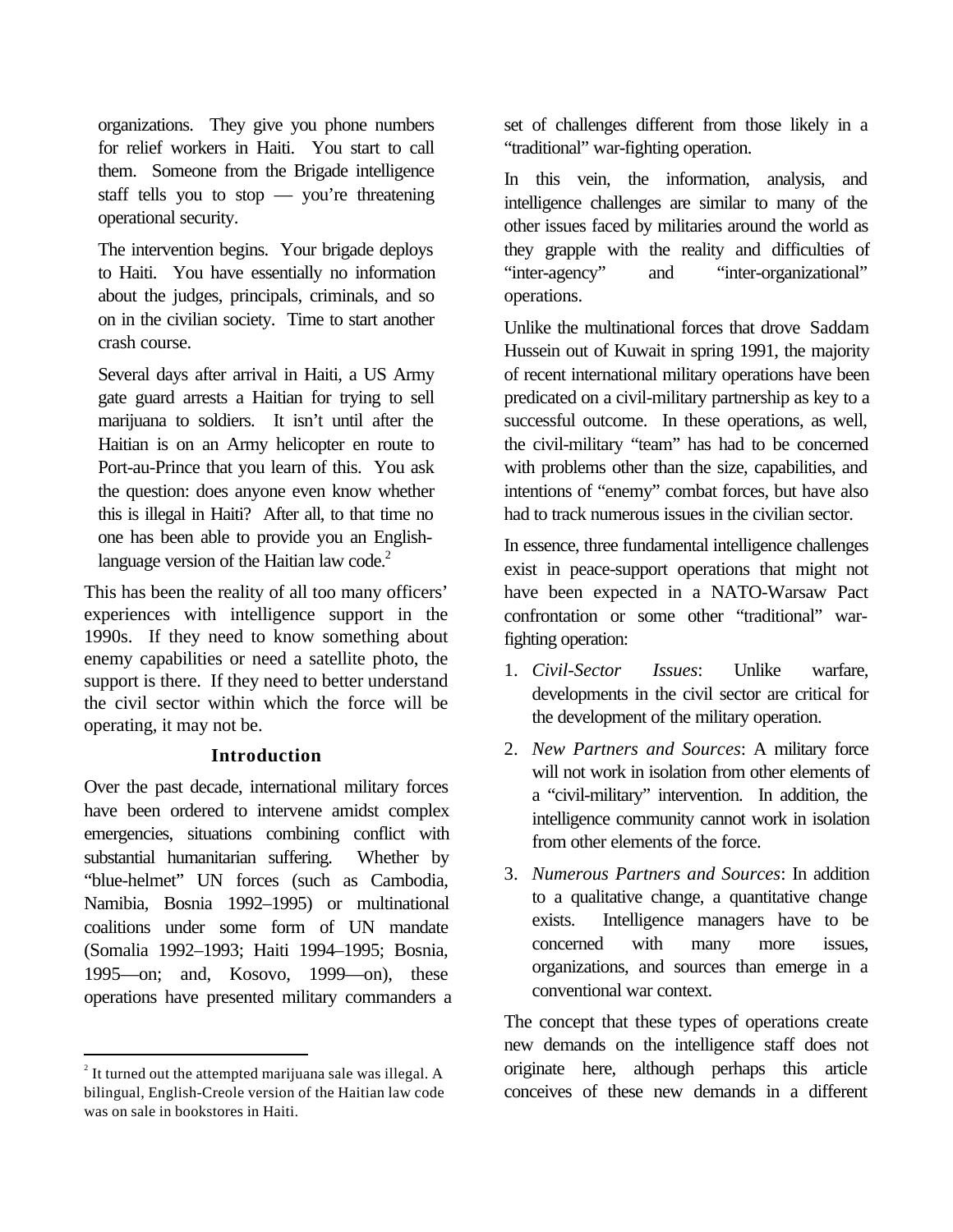fashion. In any event, to this time, it does not seem that these issues have been fully confronted and dealt with in the preparations for and execution of military operations in complex contingencies.

While this paper focuses mainly on the NATO experience in Bosnia-Herzegovina, it seems relevant for other military forces planning for or conducting an intervention in a complex humanitarian emergency.

### *Is a* **caveat** *required?*

Every situation is unique and the "unique" nature of any situation should create a pause before assuming lessons are appropriate for other situations. While this paper is informed by the author's study of numerous operations, it derives heavily from the author's experience in and around NATO operations in Bosnia-Herzegovina in 1996 and 1997. With this in mind, how "unique" is the NATO experience compared to other interventions?

After multiple years of a civil war with multiple layers of outside intervention, including a UN force, European Community monitors, and numerous relief agencies on the ground, NATO operations in Bosnia-Herzegovina began with a substantial and well-developed international presence. This included, we can assume, an intelligence presence on the ground by many of the NATO nations involved in the UN operations in the former Yugoslavia. That this was a "NATO" operation (with non-NATO participation) meant that this was an alliance-run operation, structured around over four decades of NATO development of both hard (technical) and soft (doctrinal and procedural) interoperability. While augmented with additional staff, the four and three-star headquarters running the operations in Sarajevo derived from already existing multinational, alliance command structures.

These characteristics seem to differ from many of the interventions into complex emergencies around the world in the 1990s. Whether in Northern Iraq,

Haiti, or in Somalia, the US-led interventions began without a major international presence on the ground before the introduction of the international force. There were not long-term, established military operations with well-developed intelligence infrastructures in place for the military force to rely on to support the operation. Nor were these interventions conducted by alliance military forces, but by coalitions with a headquarters heavily dominated by the United States military.

Differences also exist across the societies in which international interventions occurred. Yugoslavia was a European nation, even if with a leg on each side of the iron curtain, and a modern, industrialized society. Haiti, Liberia, Cambodia, Rwanda, and many of the other environments for international operations were not nearly as well developed (in terms of institutions, education of the population, infrastructure, and so on). In addition, the fundamental problem was not derived from a total absence of a governmental structure, as was the case in Somalia or Liberia.

Despite the appearance of differences, however, important similarities exist. Despite being a NATO operation, for example, over ten NATO nations had "National Intelligence Cells" in the middle of the headquarters, each of which had its own rules and procedures for sharing information with NATO and the other nations involved in operations on the ground in Bosnia. While a NATO operation, each of the national elements (especially the US, French, and British divisional commanders) maintained a significant degree of independence and, reportedly, were often "convinced", rather than commanded, by higher headquarters to take certain courses of action.

In terms of the environment for the interventions of the 1990s, every international military intervention (whether involving the U.S. military or not) has operated in an environment with other international actors on the scene, whether these were international organizations (IOs), governmental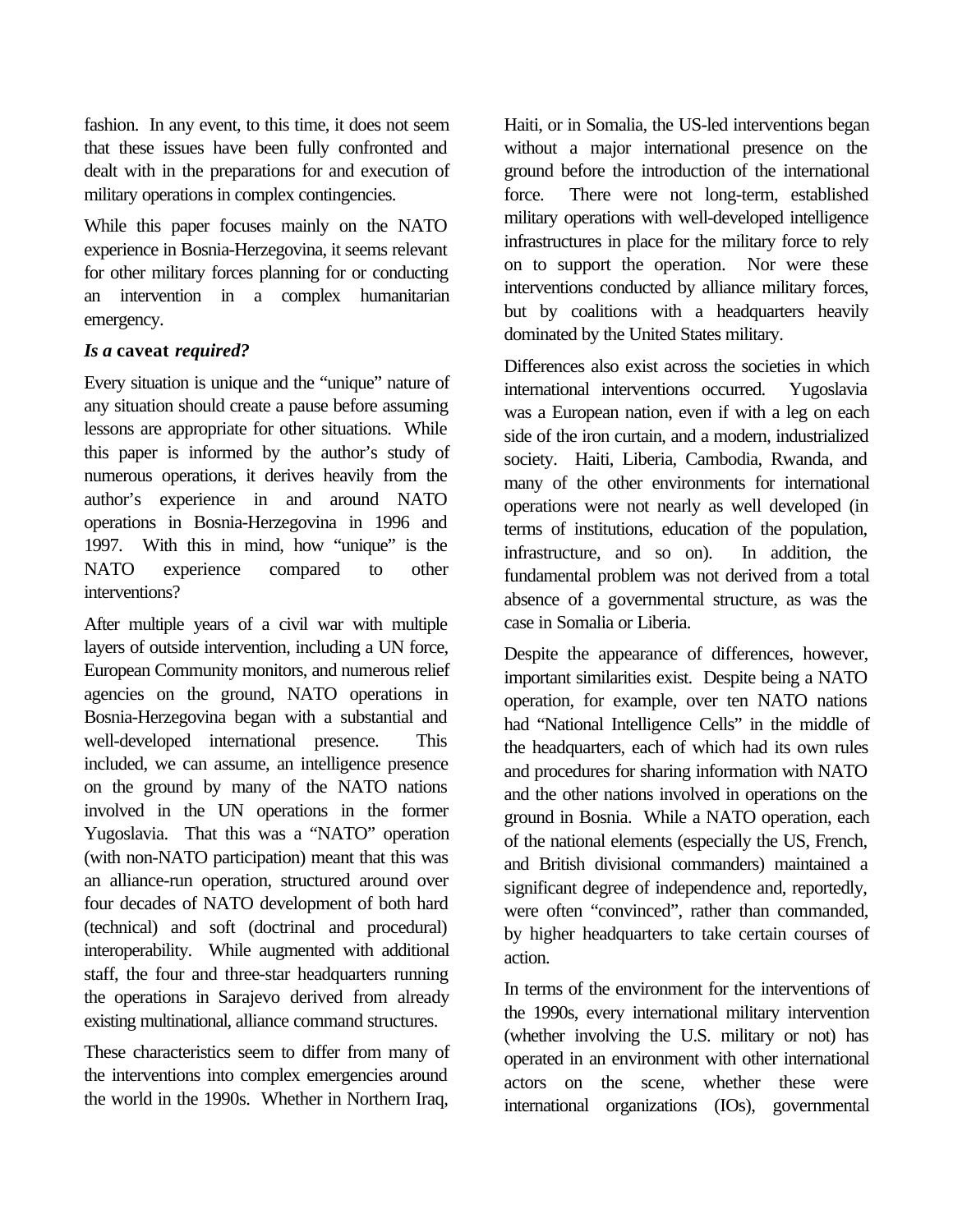organizations (GOs), or non-governmental organizations (NGOs). And, these other organizations were often on the ground to greet the military forces as they arrived.

In short, although this paper relies heavily on the Bosnia situation (as this author's "fighting the last war"), the "unique" nature of the NATO operation does not invalidate the relevance of the concepts examined in this paper for other military interventions.

## *Thoughts on Definitions*

This article refers to information, assessment, and intelligence. For clarity of purpose, these words are used with the following meaning:

- Information: unprocessed data, from whatever source, that may relate to the force's requirements.
- Analysis: Processing information into intelligence.
- Intelligence: Processed information to support the commander's decision-making.

As discussed below, the differentiation between these three can prove critical for understanding and developing appropriate staff and inter-organizational relationships in a civil-military operation.

### **Civil-Sector Issues**

In a peace support operation, complex emergency, or humanitarian assistance operation, the intelligence community will have to collect information on and analyze a wide set of issues that would not be of concern in a "combat" operation.

In Somalia, military commanders required information on, for example, refugee health concerns, concerned themselves with the development of tribal consuls, and worried about the effects of food distribution on the local economy. In Haiti, military commanders worried about the reconstitution of the local police and judicial system, and on the potential flow of drugs

through Haiti. In Bosnia, commanders had to concern themselves with organized crime, governmental formation, house evictions, refugee voting patterns, and reconstruction progress. These are simply examples, of course, and many of these issues are common to these and other operations.

All of these challenges required information that a military force would not expect to focus on in a 'combat' operation and analysis techniques not necessarily resident in a typical military force. These 'new' concerns did not, however, replace traditional concerns (such as developing 'enemy' orders of battle) but were additional tasks.

### **New Partners**

One of the most notable challenges from traditional to peace support operations comes in the nature of partners for information collection and analysis. Rather than simply dealing with mainly other "intelligence professionals" (with the limited exception of other military personnel, such as scouts), a command's intelligence office will be working with numerous external agencies and "unusual" internal staff elements.

In Somalia, "new" partners included UN organizations and governmental relief and development agencies. In Haiti, the US-led multinational force worked with the International Police Monitors (IPMs) and elements of the U.S. Justice Department.

In Bosnia, these "new" external partners included the International Police Task Force (IPTF), UN Mission in Bosnia-Herzegovina (UNMIBH), the Office of the High Representative (OHR), and the European Community Monitoring Mission (ECMM). Internally, the intelligence officers worked with elements such as the Engineers, Civil-Military Task Force (CMTF), and analytical cells working for the Chief of Staff. Psychological Operations (PSYOP) and Public Information / Public Affairs (PI or PA) personnel also have a potential role to play.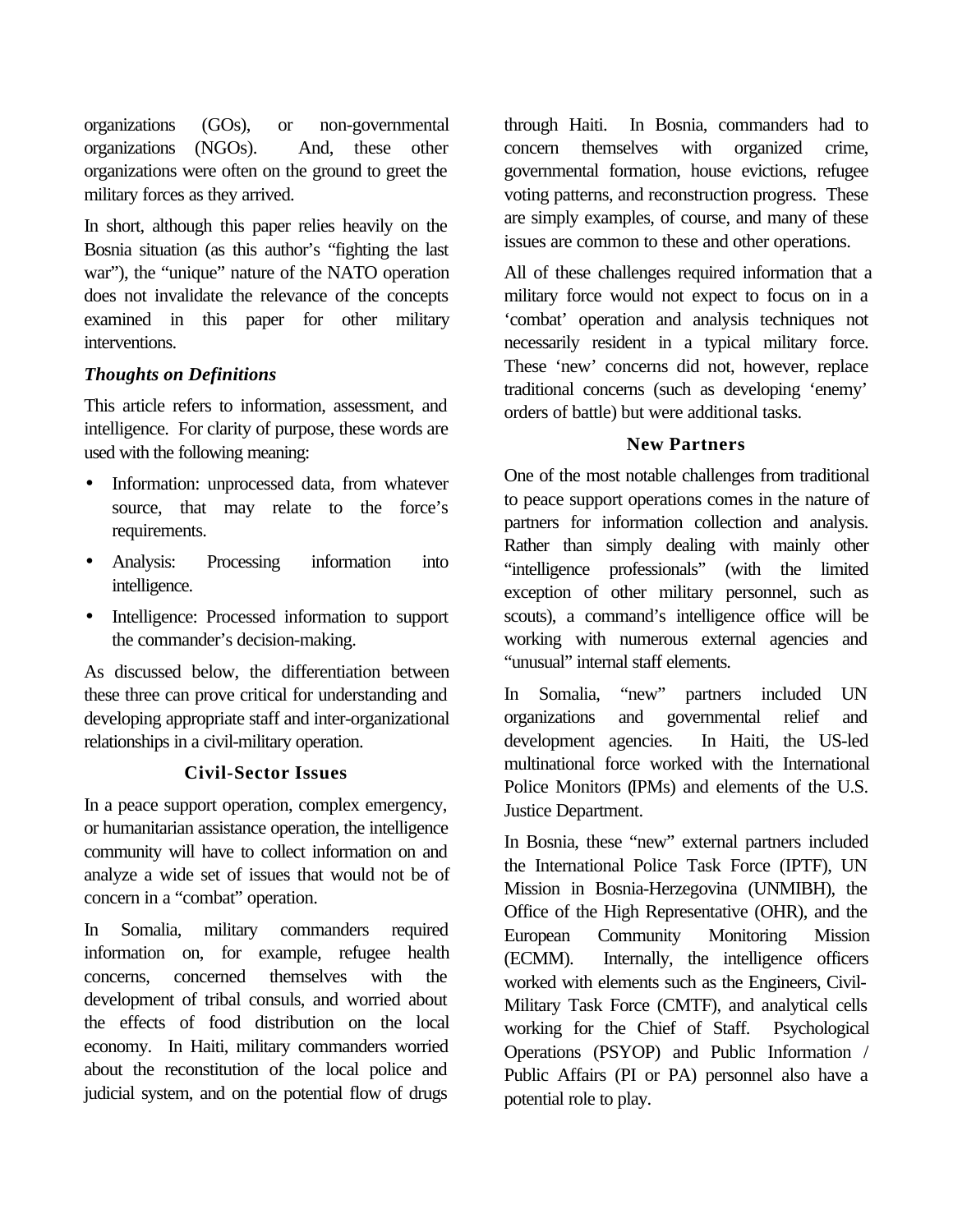All of these information sources and intelligence partners emerge in a complex emergency due to the requirement for the military force not to execute a "military mission" of defeating an enemy but to work as part of a team to execute a civil-military operation.

### **Numerous Sources and Partners**

In addition to the qualitative challenges of having to examine civil sector issues and of dealing with new information and intelligence partners, the intelligence component of a military force will also have a quantitative challenge: numerous intelligence sources, intelligence partners, and "clients" for information.

An operation in which the military acts as the lead or sole agency (i.e., war fighting) can have a relatively clean intelligence architecture, with a clear concept of who is responsible for which tasks and who has authority. Such clarity might be impossible to achieve in a multinational peace support operation.

In Bosnia-Herzegovina, the senior NATO intelligence officers have had to manage a complex network of information sources and intelligence partners.<sup>3</sup> In addition to a multinational staff, these included the Allied Military Intelligence Battalion (AMIB), national intelligence centers (NICs) collocated with the SFOR headquarters in Sarajevo, national civilian intelligence agencies, civilian organization information sources, and numerous staff elements (from the CMTF to the "Factions' Liaison Officer"). Thus, the SFOR CJ-2 had to coordinate with more staff divisions, sources, and external agencies than would have occurred in a more 'traditional' operation.

In other words, in addition to 'new' types of information sources and intelligence partners, intelligence officers will have to deal with many more sources and partners than might be the case in a more conventional conflict. Future peace support operations are likely to pull together a similar assortment of intelligence organizations, agencies, and assets that will present a challenge for integration and management.

# **The Intelligence Challenge?**

These three challenges create a far different working environment for the intelligence organization within the military command than many military personnel have prepared and trained for through their careers. The "intelligence challenge" is only part and parcel of the larger challenge for military professionals of having to adapt to the demands of involvement in the civil-military operations that seem to dominant the current international military environment.

A number of obstacles exist to providing adequate intelligence support to the military commander in the Bosnias and Somalias of the world. When considering an operation, many military officers and civilian defense officials seem comfortable distinguishing between the "military mission" and the "civilian mission". This type of distinction certainly occurs within the U.S. debate. Many of the concepts related to "mission creep" derive from the thought that military tasks should be finite and not involve the military in the civilian sector to any significant extent.

In reality, these operations are "civil-military missions" and there is not such a thing as a military success but civilian failure, instead there is simply a question of whether the international community achieves the objectives involved in deciding to deploy an international military force.

Intelligence staffs operating within the conception of separate missions as a basic philosophy will likely resist serious examination of the civilian sector. This will leave them poorly prepared to deal with the questions that the commander will inevitably ask about civil society.

 $\overline{a}$ <sup>3</sup> In this context, the reference is to the Implementation Force (IFOR) and Stabilization Force (SFOR) CJ-2 in the November 1996 through mid-1997 period.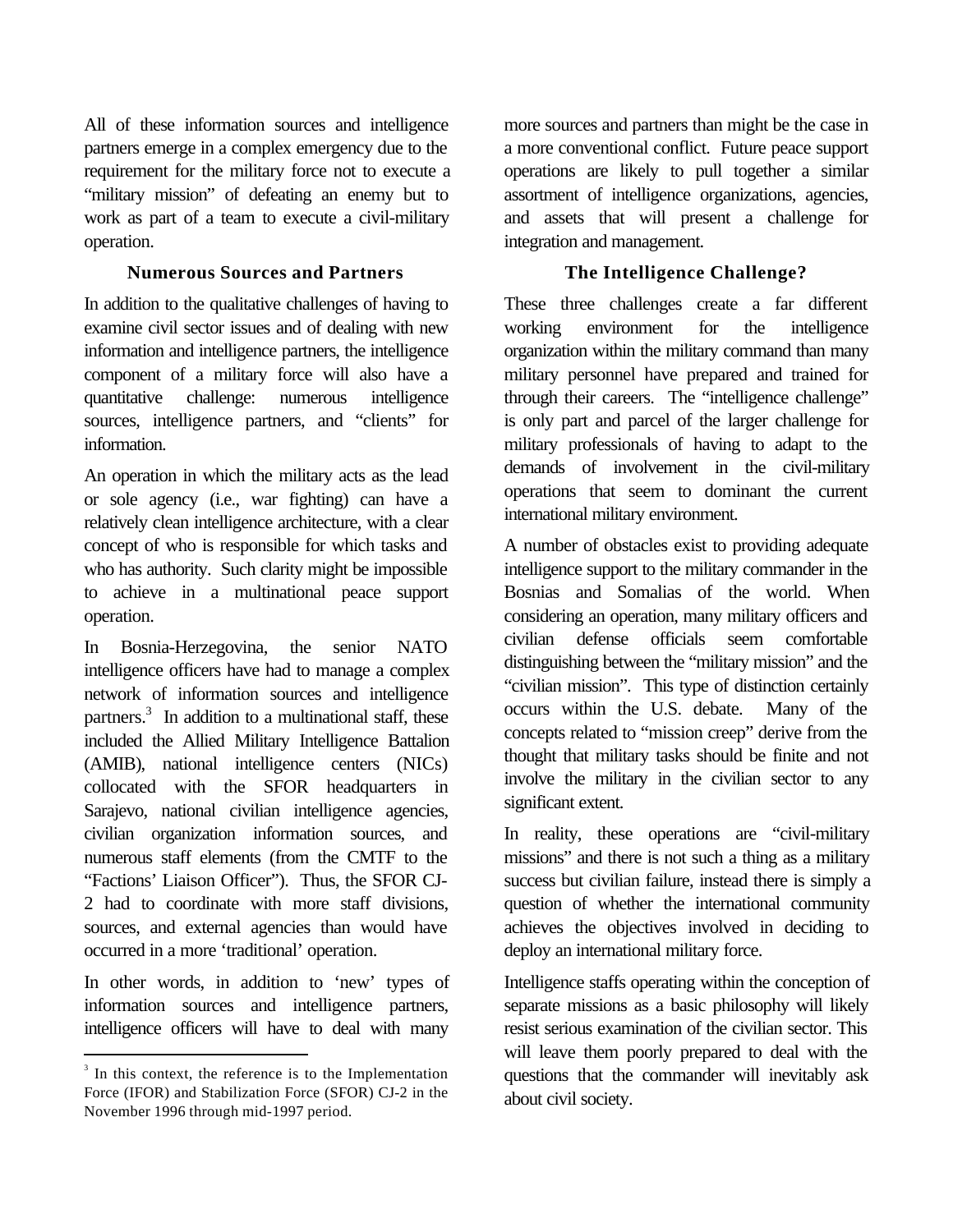The following pages raise some of the issues related to these challenges of preparing for and answering these questions, and suggest some approaches to deal with these issues.

# **Different issues of concern**

If an intelligence officer has prepared through his career for "warfare", as many officers have, the reality of the contingencies of the 1990s will have many surprises. The war-fighting mission does not require analysis of governmental corruption, police brutality, organized crime, refugee movement patterns, international development funding capacity, what is happening in the local economy and how might that effect local stability, or the organization of "spontaneous" riots. While many intelligence processes, such as "Intelligence Preparation of the Battlefield"<sup>4</sup>, remain relevant for dealing with these questions but will have to be applied in a different manner. One challenge for the intelligence staff will be to determine what questions are relevant for the new situation, which can help with overall mission accomplishment. In no small part, as the commander is likely to be caught in the same conceptual trap of separating the "military" and "civilian" missions, the intelligence staff will need to help the commander understand the questions he should be asking them to tackle.

# **Different analytical requirements**

As the intelligence staff will have to cope with a new set of questions, so too they will have to develop different analytical methods to support the commander's intelligence requirements for decisionmaking.

Essentially every military organization has some form of intelligence structure. When considering a typical tactical unit, a brigade, the commander might have a Major as his "S-2" with perhaps 20 officers and enlisted personnel in the "2-shop". For the

most part, in a tactical combat force, these personnel have trained to support combat operations, with understanding "enemy" combat capabilities and the tactical assessment of "enemy" intentions. In a complex contingency, however, the Brigade commander will require other types of intelligence to support his decision-making. What will be the population's voting patterns? Where will refugees try to rebuild houses? Will the local schools be able to open on time? Can the police competently handle crowd control? These are real examples that this author has seen Brigade commanders ask their intelligence officers in Haiti and Bosnia. Traditional intelligence techniques, training, and sources do not necessarily lend themselves to answering these questions.

If it is true that there is a fundamental difference between developing an understanding of "enemy" orders of battle, intentions, and tactical movements and the sort of situations encountered in peace support operations (like refugee movements and criminal activity) then there is likely a fundamental difference in the expertise and education required to develop that understanding. To be blunt, most tactical military units do not have the intelligence capacity to tackle these questions—and they shouldn't.

Most nations have intelligence personnel (either civilian or military) with experience dealing with many of the relevant economic and political questions that will emerge in an operation assisting in a transition from war to peace. These personnel, however, frequently specialize in "strategic" questions and are not typically conceived as supporting tactical military staffs (especially not down to Brigade level). In addition, these specialists are often limited in number; thus deploying them to the tactical environment is difficult.

This suggests that military intelligence staffs, at essentially all levels, will require augmentation to deal with new issues.

 $\overline{a}$ 4 For a lengthy description, see: Headquarters, Department of the Army, *Intelligence Preparation of the Battlefield*, FM 34-130, 8 July 1994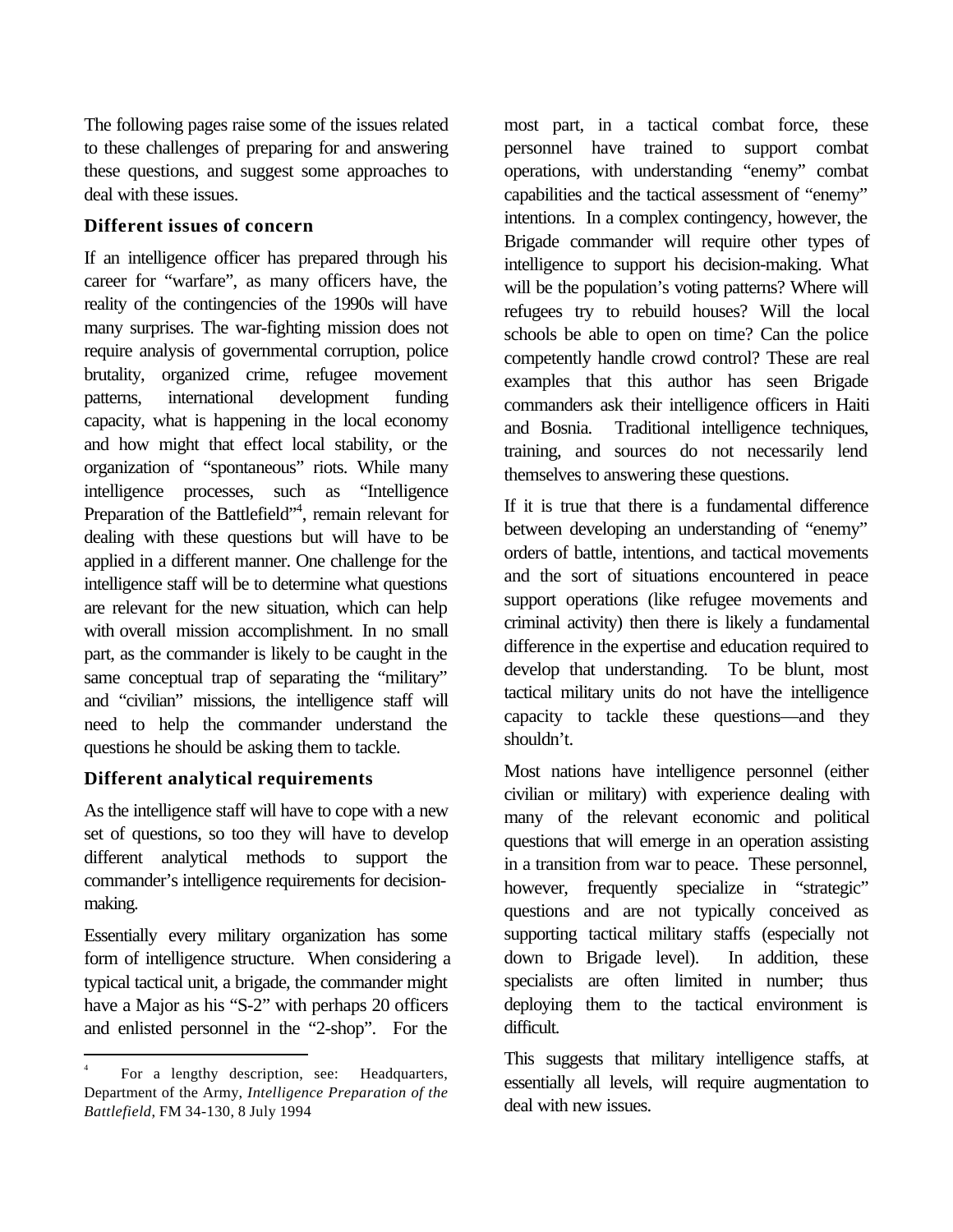In some cases, the intelligence staff has "out sourced" such questions. It was not the intelligence section of the Allied Rapid Reaction Corps (ARRC) headquarters that developed a means to track developments in the civilian sector in Bosnia in 1996, but the Operational Analysis Branch (OAB). For SFOR, the Chief of Staff's Assessment Cell developed relationships with those in international organizations collecting and analyzing information, not the intelligence staff. Such "out sourcing" is not inappropriate — as discussed below, it can be quite appropriate — but should be done in a coordinated fashion to insure that the intelligence staff has full information available to it in developing intelligence.

## **New sources required**

With new issues requiring assessment and investigation come new types of sources that will be critical for supporting the intelligence staff within the command. Some of this sounds mundane (even if not always practiced), such as the critical nature of "open source" information for understanding many of the environments in which military forces will operate in the coming years. Western reporters will have covered much of the "battlefield" and will provide a window (even if blurred by a bias or inadequate research) on the situation.

The numerous international agencies and nongovernmental organizations are potentially rich sources of information and databases for the intelligence staff to build on. In an operation with an established government (such as Bosnia), the government ministries might provide information that will help build the overall intelligence picture.

Of course, in the 1990s, one cannot write of open or new sources without discussing the Internet and the value added of examining the Internet. Through the Internet, the intelligence staff will literally have a world of data at their fingertips to support analysis. Information technology advances have made accessing the Internet relatively easy from anywhere

in the world—demographic data, recent press reports, historical material, maps … all available.

A critical comment on these sources, whether from open sources, partner agencies, the local government, or individuals, is an obvious one credibility and reliability of sources and, therefore, data will have to be constantly judged to avoid creating a false picture of the situation through reliance on skewed information.

New "sources", however, are not only outside the force, but inside it as well. Other staff sections will gather information about the situation during the performance of their duties. In fact, the nature of most peace support operations indicates that changed nature of staff responsibilities will increase the amount of information staff elements will gather. In a combat operation, for example, the public affairs staff will rarely be on the front lines and will not (except by disaster) behind the enemy's lines. In Haiti or Bosnia, on the other hand, public affairs officers (PAOs) frequently escorted reporters throughout the theater and frequently observed things that no other member of the force (and certainly no one in the headquarters) observed. The intelligence staff does not have the habit of seeking information support from PAOs and thinking of PAOs as tactical information gatherers (like scouts or patrols). On the other hand, the PAO is very leery of being associated with "intelligence". Unless the headquarters has established procedures or relationships that ensure the movement of this information, it is all too likely that this information will never be incorporated into the intelligence picture to support command decision-making.

# **Unclear C2 lines**

Inherent in the new relationships is that the intelligence manager will have to be skilled in partnerships, in collaborative relationships with unclear lines of responsibility and authority. When considering major armed conflict, the "2" (the intelligence officer) clearly understands who he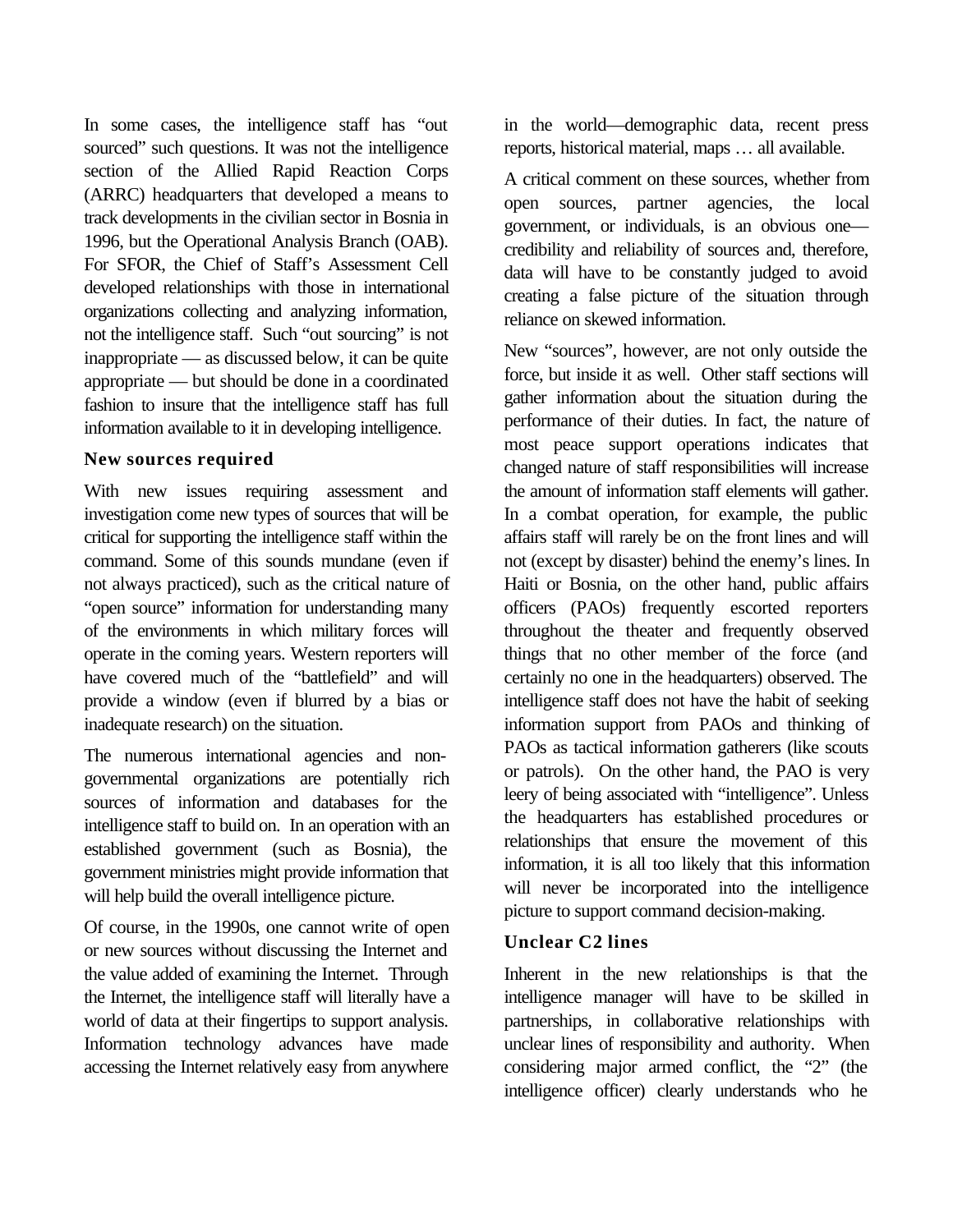works for (the commander), who works for him (the military's intelligence assets), and whom he has the authority to call on for intelligence support (typically national or allied intelligence organizations).

This changes greatly in a complex emergency involving multinational forces as such clarity will not necessarily exist. While the intelligence staff will continue to work for the military commander, often they will have other (even if secondary) customers (or consumers) for their work. In some cases, the command will pass along intelligence products while in others the intelligence personnel will be directed to support outside organizations. On a rather mundane level, military forces have provided security briefings to NGO meetings in complex humanitarian emergency situations around the world. If national restrictions have hampered the movement of intelligence material between allied and coalition partners in some operations, briefings to an open audience like NGOs suggests even more problems. In such an environment, an intelligence professional would have no choice but to assume that any briefed material is immediately compromised. With this in mind, NGO personnel in Bosnia viewed the threat briefings as marginally beneficial as they received more complete information from the IPTF and each other. $5$ 

With the presence of more significant partner agencies, such as those in Bosnia, the intelligence staff might be directed to provide far more than the occasional briefing to a NGO forum. With a partner agency such as the IPTF, is it appropriate to ask the intelligence staff to assist them establish their own intelligence mechanisms. In other words, should military intelligence staff be used as expert consultants to develop methods for other organizations to collect information, process and

 $\overline{a}$ 

analyze that information to produce intelligence, and then on the use of that intelligence to support both the partner agency and the military force?

With partner agencies, as well, a serious question emerges as to what information and what intelligence should the intelligence staff share. With a public briefing to NGO staffs, clearly the information is no longer secure. In other words, that material is publicly released. Is this the case for distribution of material distributed to partner agencies? The realities of the civil-military partnership suggest that unless the military force shares such information and intelligence, eventually the well will dry up in the other direction.

Some organizations are more open for such partnerships and countries are increasingly involving them on the ground in conjunction with military operations. These are civilian intelligence organizations, which might work independent of the force or provide augmentation to military intelligence staffs.

One seeming fallacy of examinations of civil-military relationships in these complex emergencies is to compare the confused nature of the civilian organizations (without structure, unclear authorities) with the clarity of the military command and control structure. This black and white contrasting comparison distorts the actual nature of at least one side of the equation. Multinational forces such as those in Bosnia are inappropriately described as "the" military. In fact, there are many "militaries". In Bosnia in 1996 and 1997, the "militaries" included:

- NATO IFOR/SFOR forces:
- National support elements / commands;
- A UN mission;
- Military forces assigned to support the Organization for Security and Cooperation in Europe (OSCE) mission.

<sup>5</sup> Many IO/NGO staff personnel commented to this author that they appreciated NATO security briefings more as a sign of NATO interest in NGOs than for the information they provided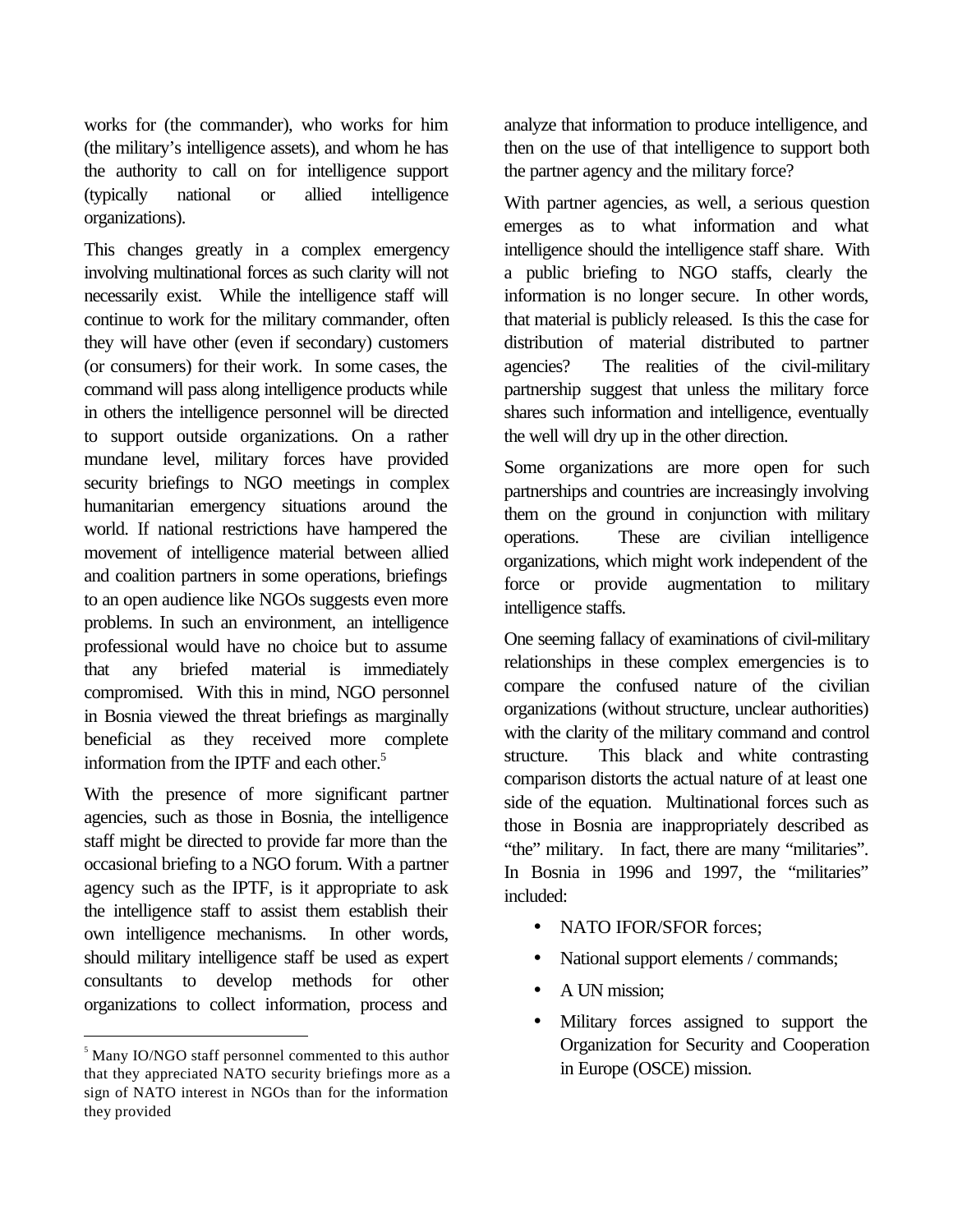By suggesting four militaries, this list lends more clarity to the actual environment than existed in reality. The IFOR force included elements from 33 nations, and often from more than one service in each country. Thus, there were multiple national and service cultures at play in Bosnia. In terms of intelligence, while the main headquarters had a NATO intelligence staff, at this same headquarters over ten nations maintained national intelligence centers (NICs). As each nation has specific regulations on the sharing of intelligence material, there was only an incomplete movement of information, analysis, and intelligence between these NICs and the NATO force.

In fact, even within the military staff itself, the traditional military concept of C2 as "Command and Control" might shift into the civil-military operational concept of "Coordinate and Cooperate." The commanding officer is unlikely to grant the "2 shop" authority over staff sections providing information. Thus, the clarity of "who works for" the "2" is diluted in a complex contingency operation. Without directive authority, the intelligence staff will have to develop cooperative relationships within the staff (and with external organizations) to ensure an adequate and timely flow of information into the intelligence process.

# **Changing Staff Relationships**

In addition to the introduction of numerous outside organizations with whom the military intelligence staff (again, the "2" in many military organizations) has to deal with, the "2" will need to deal with different staffs within the headquarters and the overall military command than would occur during a traditional "combat" operation. Typically, intelligence personnel have little relationship with (and provide even less support to) staff sections other than the "3" (current operations) or "5" (plans) in supporting the commander.

This should change in a civil-military operation responding to a complex emergency. Intelligence personnel will likely have to take the lead to establish relationships with other staff sections to ensure an adequate flow of information to support intelligence analysis. This has to be an educative process, on both sides, as to the importance and value of such contacts. In many cases, this will also be a very sensitive process.

Lawyers, doctors, civil affairs, and public affairs officers are uncomfortable being associated with "intelligence" activities. In a war-fighting environment, this rarely will have an impact on the intelligence staff's ability to support the commander. These sensitivities remain, however, in the environment of a peace support mission in which these (and other staffs, such as engineering, logistics, purchasing, personnel, etc…) will collect information as part of their normal business that could be critical for developing a robust intelligence picture of the situation.

At the same time that intelligence personnel will have to work to develop new sources within the staff to support the commander, they will need to adapt themselves to supporting other parts of the HQ than the "3", "5" and the commander.

All of this suggests that staff relationships should be different in a peace support operation than in a traditional combat operation. On-the-ground experience and discussions with personnel engaged in other operations indicates that this all too rarely happens. As one civil affairs officer from the Joint Task Force 190 staff in Haiti phrased it:

"The intelligence guys remained behind their barriers and none of us had the clearances to go in and talk with them. On the other hand, it isn't as if they came and spoke with  $us.$ <sup>"6</sup>

 $\overline{a}$ 6 Comments to the author, spring 1998. On the other hand, the author saw a more integrated relationship on the brigade level in Haiti.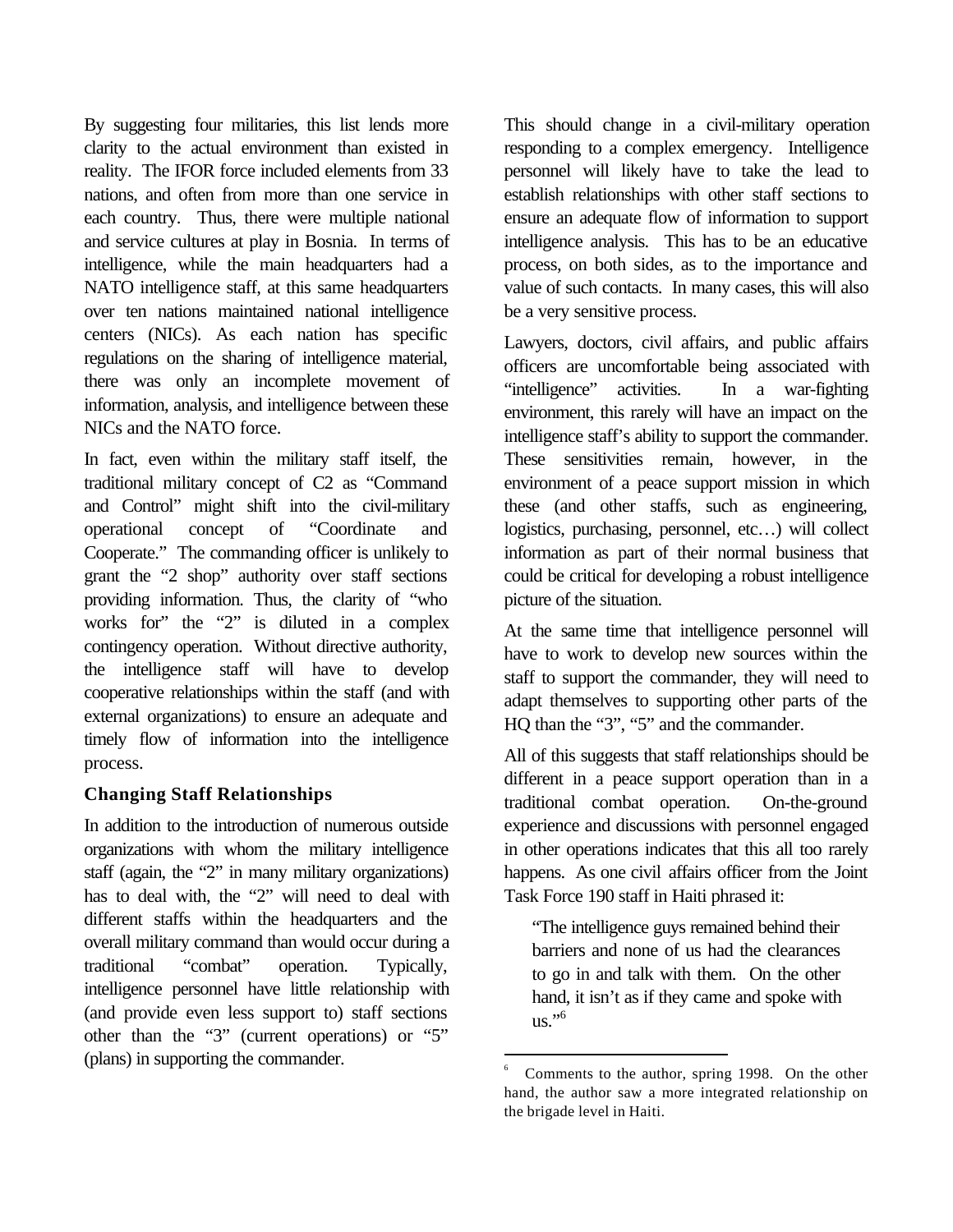In Haiti and elsewhere, intelligence staffs have frequently remained isolated from elements of the command staff. This hampered operational success both by limiting the flow of information into the intelligence staff to support analysis and, as importantly, limiting intelligence support to "new" customers.

## **New clients**

With the new sources and new partners, the intelligence staff also has new "clients" for their products and might have to develop new products to support these new clients.

In past operations, the United States (and other countries) have experienced the problem of having intelligence material prepared as "NOFORN" (no foreign distribution) which restricted the ability to share material with partners in a coalition operation. In civil-military operations, the issues will not just be sharing of "classified" material with military partners but also an issue of how to share "sensitive but unclassified" material with civilian organizations.

The problem will be multi-layered. NGOs in Bosnia-Herzegovina found briefings from the IPTF more valuable because they were often more forthcoming than material from IFOR/SFOR, which had to be "cleared for public release" before discussing in the open NGO meetings (where the military had no control over who the attendees were).

Clearly, the same rules could not be applied to discussions with the leadership of the UN High Commissioner for Refugees, Office of the High Representative, World Bank, OSCE, and other major civilian organizations on the ground as partner organizations with the NATO military force.

The problems are not just external but internal as well. Some intelligence officers are very reluctant to discuss sensitive material with those, such as Civil Affairs or Public Affairs officers, who regularly interact with outside organizations. And, just as intelligence personnel might not have the habit of using these "new" staffs for supporting intelligence, these other staff elements might not have the habit for asking for intelligence support. Thus, the lawyers, contracting officers, and doctors (for example) might need education as to how to ask for intelligence support.

Despite all of these tensions, an intelligence staff will have to be prepared to provide intelligence support all of these different types of new "clients".

- For NGOs, will the intelligence staff provide material on the security situation and potential threats to NGO staff and activities?
- For the World Bank, will intelligence personnel be asked to support fiscal audits to determine whether local governments are diverting funds to illegal arms purchases? Will they help the World Bank understand and track corruption?
- For election monitors, will the intelligence staff be asked to assist in assessing how "fair" an election was?
- With the command's contracting officers, will the intelligence staff need to investigate ownership of buildings so that a command does not rent a building owned by a war criminal or drug lord?

Clearly, a wide range of potential—even likely if not actual—tasks exist for the intelligence staff to support new clients both within the military force and external to it.

# **Coordinating intelligence**

With all these different actors on the ground, the military intelligence manager will face a significant new challenge in how to coordinate information collection, analysis, and intelligence production to support the commander and the new clients. Even without examining "new" clients, there is the difficult challenge of weaving together the numerous different civilian, military, national, and multinational intelligence organizations that will be involved in an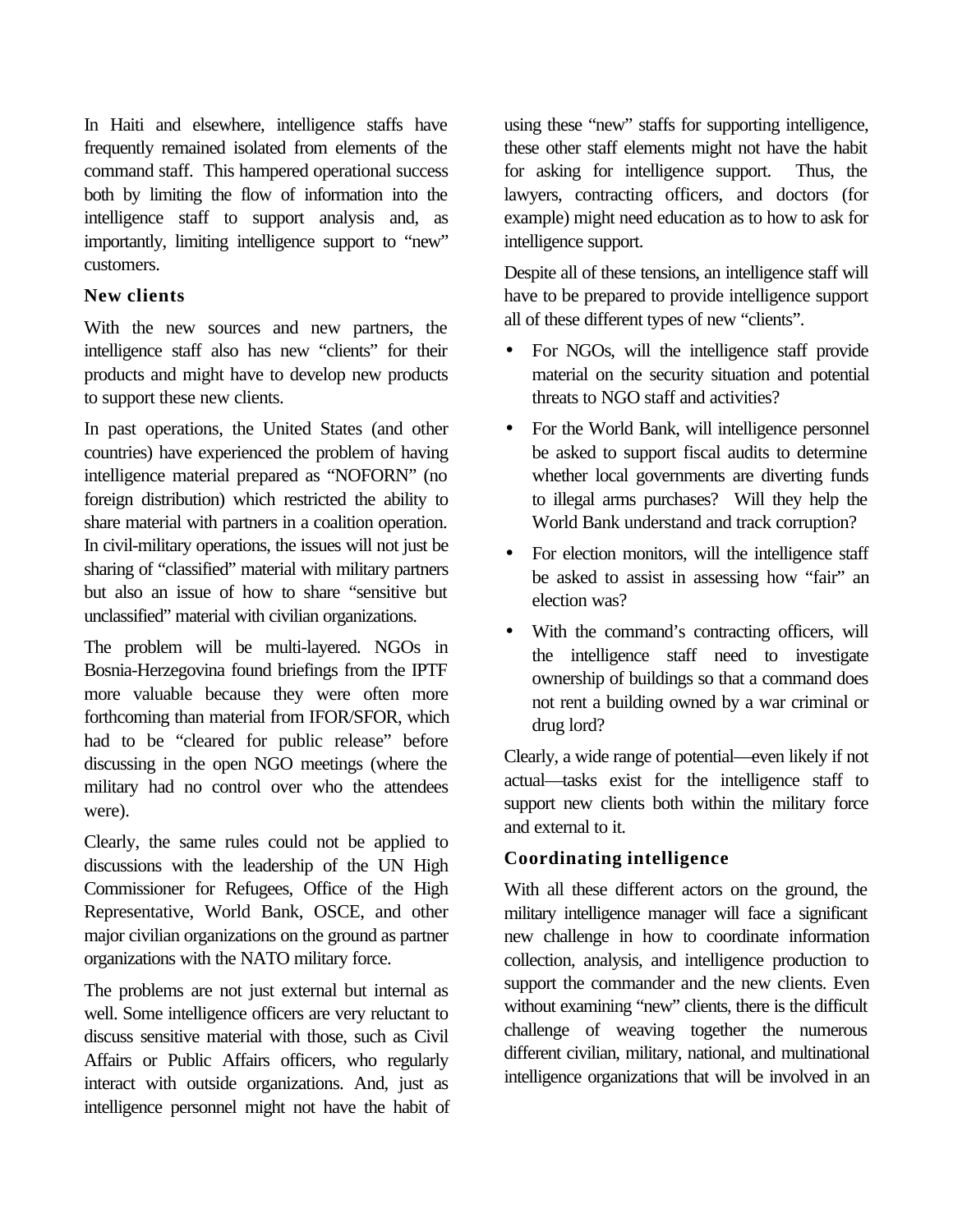operation to create a unified picture to support the commander.

### **Balancing new with the old**

Amidst all these challenges, the intelligence professional will face yet another: the new requirements are additive responsibilities, they do not replace the "traditional" requirement to maintain a constantly up-to-date understanding of any potential threats to the force (i.e., "enemy" capabilities, deployments, and intentions). Clearly, in many of these operations, the traditional demands will neither be as time-consuming or time-urgent as might occur in a combat operation. For example, maintaining a constant track of heavy weapons placed in cantons does not require the same amount of resources as tracking an enemy tank battalion maneuvering for an attack. Even so, a key point is that intelligence staffs (at all levels) cannot abandon their "traditional" tasks to train and prepare for, and execute the "new" tasks that will emerge in complex emergencies.

Balancing 'traditional' requirements with emergent demands in a civil-military environment will remain a challenge. "Force protection" seems a mantra in the U.S. and other militaries. Intelligence staffs will focus on threats to the force, which are often defined in traditional ways (armed threats). Even here, however, the military intelligence staff will be working with new issues, concerning themselves with understanding terrorist or other "unconventional" threats to the force. The intelligence officer might even have to develop analysis of criminal threats to force personnel, an issue unlikely to have been the central concern in a NATO-Warsaw Pact battle in the Fulda Gap.

In the end, the intelligence staff will have no choice in a complex emergency or war-to-peace transition operation to shift at least some focus from "military" to "civilian" questions.

# **Implications?**

The following are a few ideas that can be drawn from the challenges discussed in this article.<sup>7</sup>

# **Augmenting intelligence staffs**

To deal with the new analytical challenges, countries should consider intelligence augmentation by civilian experts into lower intelligence staff levels. Relevant specialties could include regional experts, political scientists who study government systems, relief or development specialists, organized crime experts, and economists. If the operational environment is civil-military, is there any reason not to have combined civil-military intelligence teams at all levels?

It seems likely that few governments have enough, relevant specialists on the government payroll to meet all these requirements. Perhaps this is an arena to develop reservists with the requisite skills.

In terms of augmentation, do advances in information technology allow the command to rely on remote augmentation? The intelligence manager of future military operations might have to manage a "cell" of support analysts who meet via the Internet or video teleconferencing. These analysts would not necessarily come from the government, but might be university professors or businessmen willing to devote their expertise to support mission success.

# **Information technology**

If the world is not in an "information revolution", it remains clear that how the world is in the midst of massive changes in the abilities to communicate and process information. This has had, and will continue to have, important implications for intelligence communities around the world. These effects should extend into civil-military operations as well.

 $\overline{a}$ 7 These are just a few of the implications that can be derived from the challenges raised in this paper.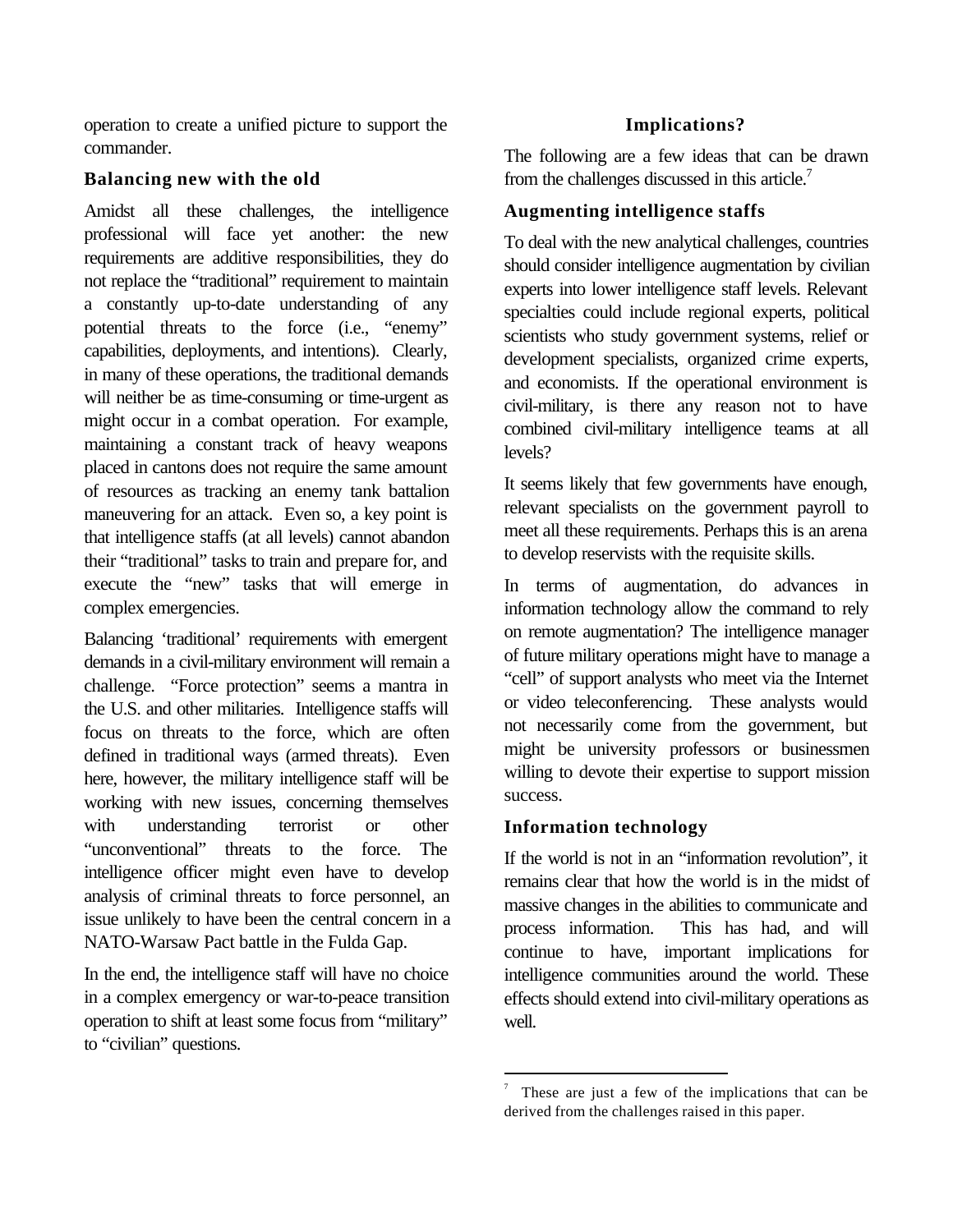To do their job right in a civil-military operation, for example, intelligence staffs cannot ignore the Internet—the potential sets of available data are too important. This means that the HQ must be wired for the Internet. This also means that the intelligence staff requires "unclassified" computers for searching the worldwide web.

As well, the intelligence community should create, maintain, and electronic databases with the material collected from all these new sources: press reports (both international and local), international community databases, and such. In an operation such as Bosnia, extended over several years, such databases might provide the only real continuity in an operation where the military staff rotates at least twice a year. Intelligence staffs might also exploit commercial databases to support information requirements.

Such databases again raise the issue of sharing with partners; if the intelligence staff is simply in a "receive" mode to fill its databases, other organizations might become reluctant to continue supplying the information. Thus, the staff might attempt to maintain a shared unclassified, not sensitive database for all players in the environment to use while reserving a separate, more comprehensive database for use within the HQ itself. In fact, the intelligence staff might support creation of a web site for sharing the non-sensitive material across all interested parties. Such openness would likely foster cooperative information sharing across organizations.

# **New staff relations**

In complex emergencies, the intelligence staff should be working with different groups then occurs in war-fighting operations. The notion of this changed relationship does not, however, seem to have translated into the operational environment.

This will be an educative process, of both the intelligence staff and the other organizations (within the military and external to it). If the intelligence community accepts such relations as a requirement, the challenge then shifts to how to convince that working with intelligence is both required and valuable. In part, the intelligence professional will have to become "salesmen" to convince the other organizations to become more engaged in a relationship. In part, this will have to rely on emphasizing the difference between *information* and *intelligence*. Lawyers, doctors, civil affairs personnel, and public affairs officers (for example) should not be asked (or tasked) to provide "intelligence". This type of role could jeopardize their primary function and, potentially, cause serious damage to the operation. To suggest, however, that these specialists should be better linked into the overall staff to provide "information" gathered as a normal part of their duties should not jeopardize their primary responsibility. This type of tension increases exponentially when dealing with outside organizations, such as the Red Cross, which are already extremely wary of any ties to the military.

In addition, the intelligence staff might have to be prepared to educate other staff elements as to how intelligence can support them and how to ask intelligence personnel for assistance. For example, for a war-fighting mission the contracting officer is unlikely to be a provider of information for the intelligence process and even less likely to be a "client" for the intelligence community. In a complex contingency operation, however, the contracting officer could be both and not know how to do either. For example, if trying to understand whether to attempt to rent a specific building, the contracting officer might value knowing answers to the following questions: What is an appropriate rent for the area? Does the person offering the rental has real authority to do so? Is this person associated with some faction (such as a war criminal or drug cartel) for whom the force does not want association? And, is there some history of this particular building in the context of the conflict such that the force would not want that association (e.g.,